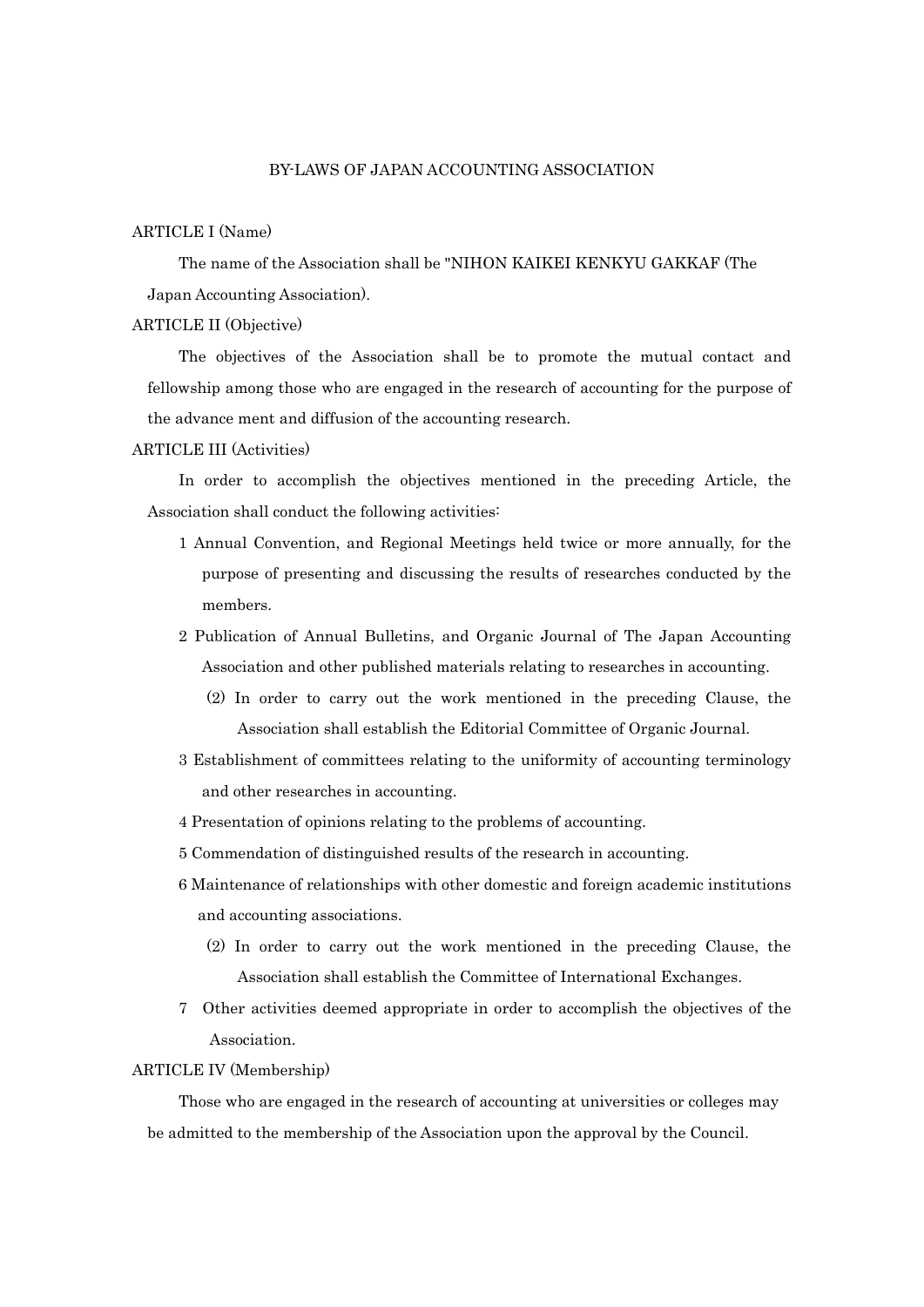(2) The Council may admit to the membership those not described in the preceding Clause, upon the selection made in accordance with the criteria provided separately. ARTICLE IV-2 (Ethics of Members)

Members shall obey the principles in research ethics established separately.

(2) Illegal acts of members shall be investigated and deliberated based on the regulations separately established.

#### ARTICLE V (Admission)

Those desiring to be admitted to the Association shall apply to the President (addressed to the liaison office of the Association) with the recommendation by two (2) of the members, by the last day of April each year.

(2) The President shall ask the Board of Directors to deliberate the application for admission in accordance with the criteria provided separately, and refer to the Council and request the approval of the results of the deliberation by the Board.

ARTICLE V-2 (Special Rules for Graduate Student Membership)

Those who enroll in a doctoral course at universities or those who have equivalent qualifications desiring to be admitted to the Association as a Graduate Student Member shall apply to the President (addressed to the liaison office of the Association) with the recommendation by one (1) of the members, by the last day of April each year.

(2) The President shall ask the Board of Directors to deliberate the application for admission in accordance with the criteria provided separately, and refer to the Council and request the approval of the results of the deliberation by the Board.

### ARTICLE VI (Membership Dues)

A member shall make the payment of annual membership due.

(2) Membership dues shall be payable at the beginning of each fiscal year and shall be paid within the first month.

(3) The amount of the membership dues shall be determined upon the approval of the General Assembly of Membership.

(4) The amount of the membership dues for members to whom ARTICLE V Clause 2 (Special Rules for Graduate Student Membership) is applied shall be at fifty (50) percent of that described in the preceding Clause.

(5) The preceding Clause shall apply mutatis mutandis to the amount of the membership dues for members of foreign nationality residing in foreign countries. ARTICLE VI-2 (Payment of Dues)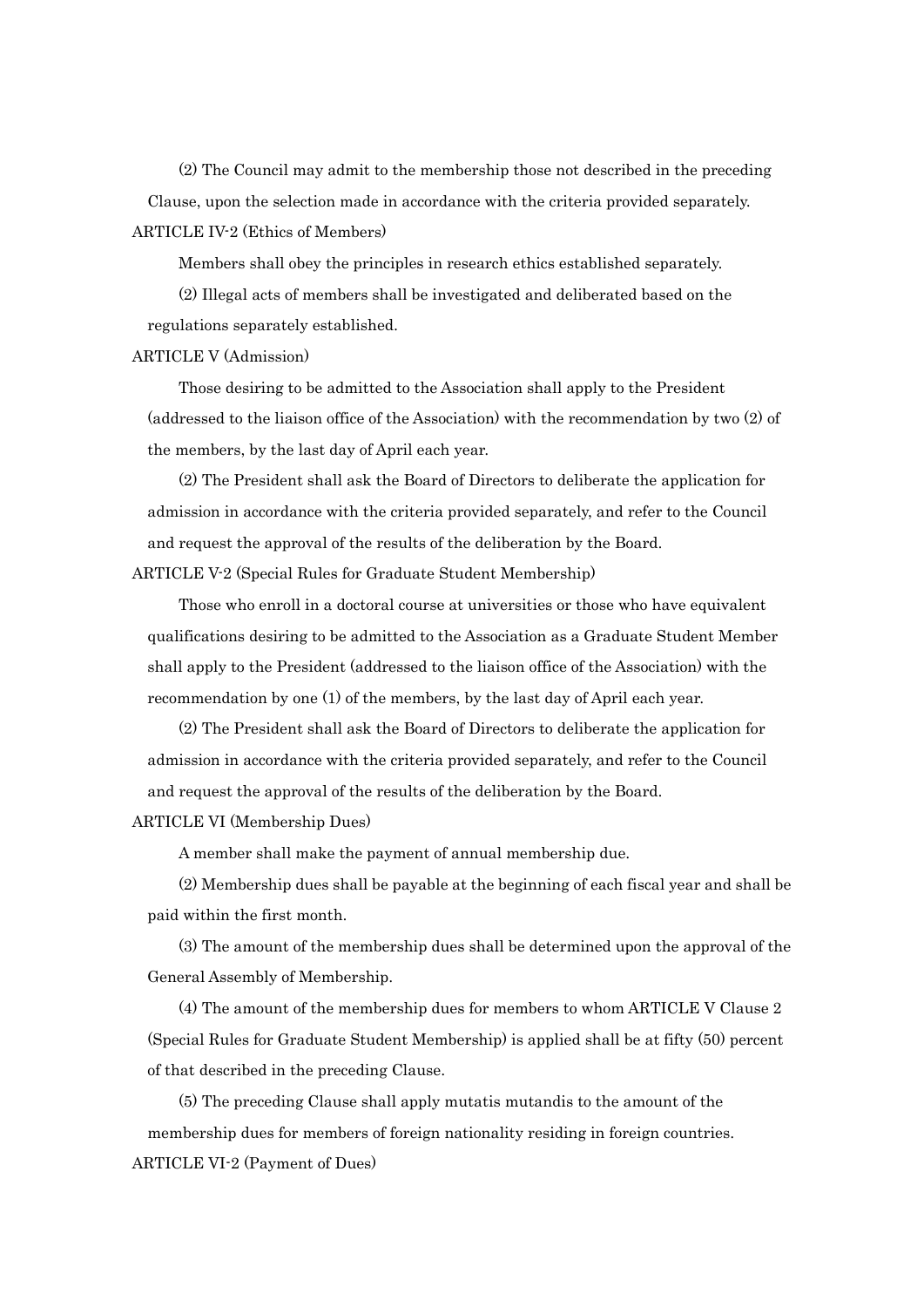The membership dues shall be drawn from a bank account. Provided that there are two

(2) or more settlement days due to the clearing and settlement system, settlement shall be made on the earliest date among the settlement days in the payable month.

(2) Members who do not wish to have fees drawn from their account must alternatively make arrangements to deposit the membership dues into the Association's account.

### ARTICLE VII (Withdrawal)

A member desiring to withdraw from the Association shall notify President (addressed to the liaison office of the Association) in writing, by the last day of March each year.

The application for withdrawal shall be approved in accordance with the criteria provided separately.

(2) The President may dismiss a member, in such a case as the member fails to pay membership dues over a long period, in accordance with the criteria provided separately. ARTICLE VIII (Official Reprimand)

A member who brings disgrace on this Association such as illegal acts shall be deliberated by the Board of Directors. The result of the deliberation shall be referred to the Council.The member is reprimanded by the resolution of the Council.

(2) The reprimand of the previous clause includes the cancellation of the qualification (expulsion), suspension of the qualification for a certain period, and the strict warning. ARTICLE IX (Officers)

The officers of the Association shall be '.

1 President,

2 Sixteen (16) or less Directors,

3 Seventy (70) or less Councilors,

4 Five (5) or less Secretaries, and

5 Two (2) Auditors.

#### ARTICLE IX-2 (Term of office)

The officers'term of office shall be three years.

(2) The President shall not assume office for two (2) successive terms.

(3) The President shall be the Director only for one(l) term following the expiration of the term of office for the President.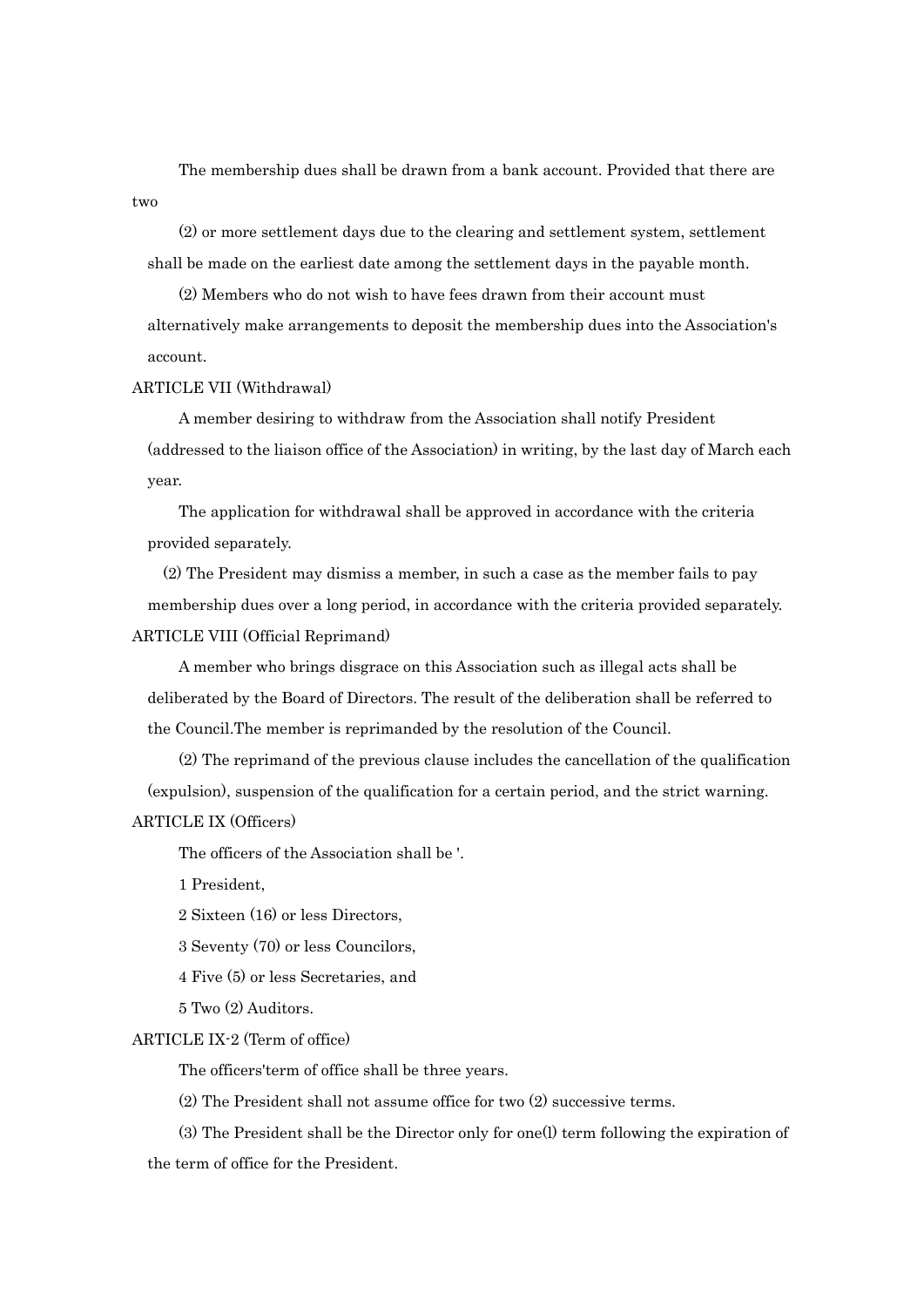(4) The Director shall not assume the office for three (3) successive terms.

### ARTICLE X (President)

The President shall be elected by mutual vote from among the members of the Association.

(2) The President shall represent the Association and execute generally the affairs of the Association.

(3) The President shall convene and preside over the meetings of the Council and the Board of Directors.

(4) The proceedings of the election of the President shall be subject to the Bylaw for the election of officers.

(5) Where the President cannot administer his office by accident, one of the Directors, who was elected from the region to where the President belongs, shall perform the office of the President.

ARTICLE XI (Councilor)

The Councilors shall be elected by mutual vote from among the members of the Association.

(2) The Councilors shall constitute the Council and consider the matter of administration of the Association.

(3) The resolution by the council shall be adopted by the majority of the Councilors present.

(4) Any Councilor shall not be represented by deputy at the meeting of the Council.

(5) The proceedings of the election of the Councilors shall be subject to the Bylaw for the election of officers.

# ARTICLE XII (Director)

The Directors, except the immediate predecessor of the President, shall be elected by mutual vote from among the Councilors at the meeting of the Council.

(2) The Directors shall constitute the Board of Directors and assist the President and conduct the daily affairs of the Association.

(3) Any Director shall not be represented by deputy at the meeting of the Board of Directors.

(4) The proceedings of the election of the Directors shall be subject to the Bylaw for the election of officers.

# ARTICLE XIII (Secretary)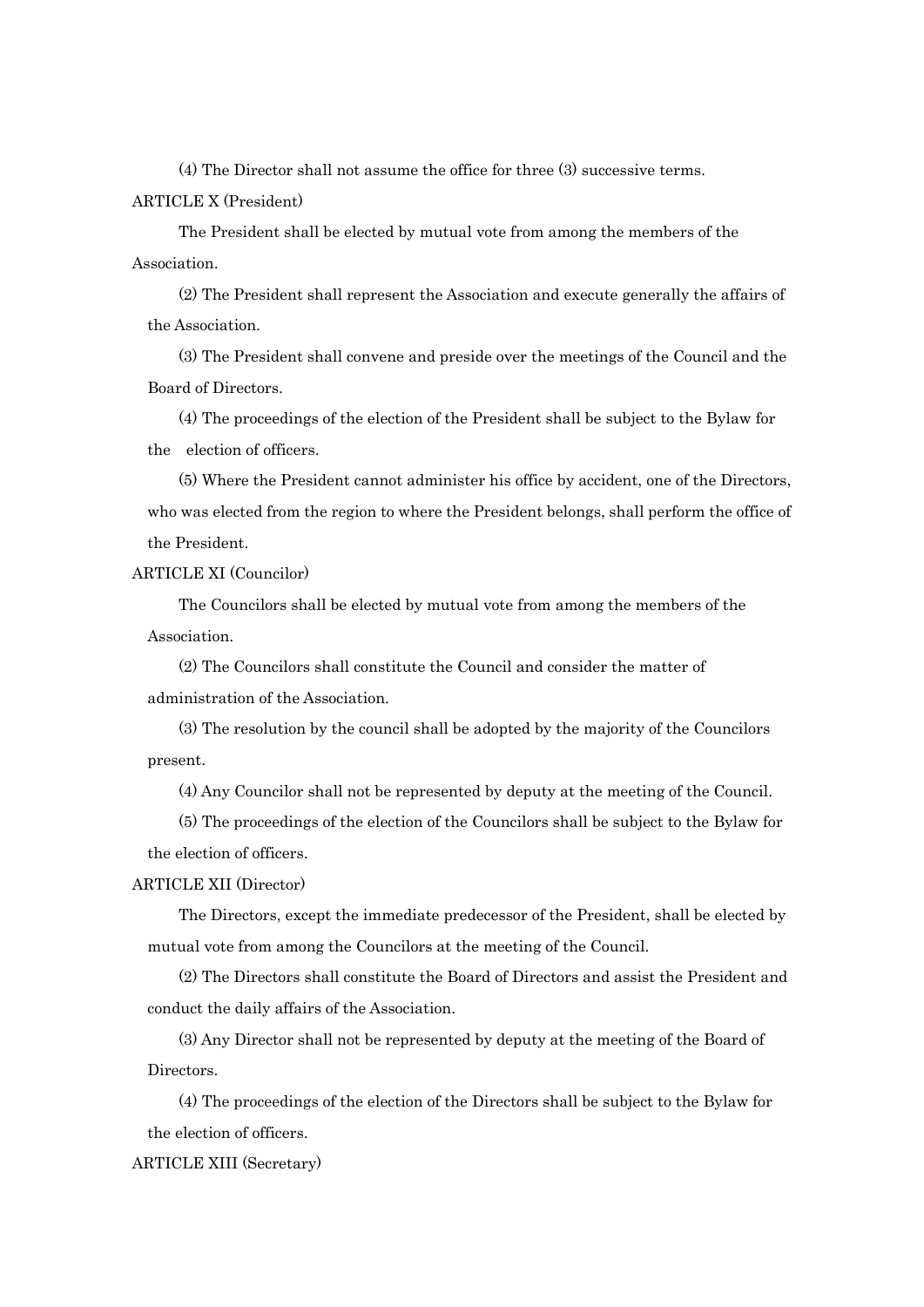The Secretaries shall be nominated by the President from among the members of the Association with approval by the Council.

(2) The Secretaries shall assist the Directors in the execution of the daily affairs of the Association.

ARTICLE XIV (Auditor)

The Auditors shall be elected from among the members of the Association by the Council and be appointed upon the approval by the General Assembly of Membership.

(2) The Auditors shall examine the accounts of the Association and submit their opinion to the General Assembly of Membership.

ARTICLE XV (Honorary Members)

The Association may appoint Honorary Members by the recommendation of the Council and by the resolution by the General Assembly of Membership.

(2) Individuals who have held the position of the President are awarded the title of Honorary Member.

(3) The preceding Clause shall become effective after the expiration of the term provided in Article IX-2 Paragraph 3, unless he/she declines the post.

(4) Unless he / she declines the post in accordance with the preceding Clause, the President shall report it to the Board of Directors, the Council and the General Assembly of Membership.

(5) Honorary Members is not eligible for the election of Officers.

(6) Honorary Members need not to make the payment of annual membership due.

(7) The Honorary Members may attend the meeting of the Council and the Board of Directors and state his/her opinion thereat, and have the same right as the members of the Association with regard to attending and debating at the General Assembly of Membership and the Regional Meetings.

ARTICLE XVI (Honorary President)

The Association may appoint a Honorary President by the recommendation of the Council and by the resolution by the General Assembly of Membership. The Honorary President shall be elected from among the persons who rendered distinguished services to the Association.

(2) The provision of Article XV Clause 7 shall apply mutatis mutandis to the Honorary President.

ARTICLE XVII (Vacancy and Complement)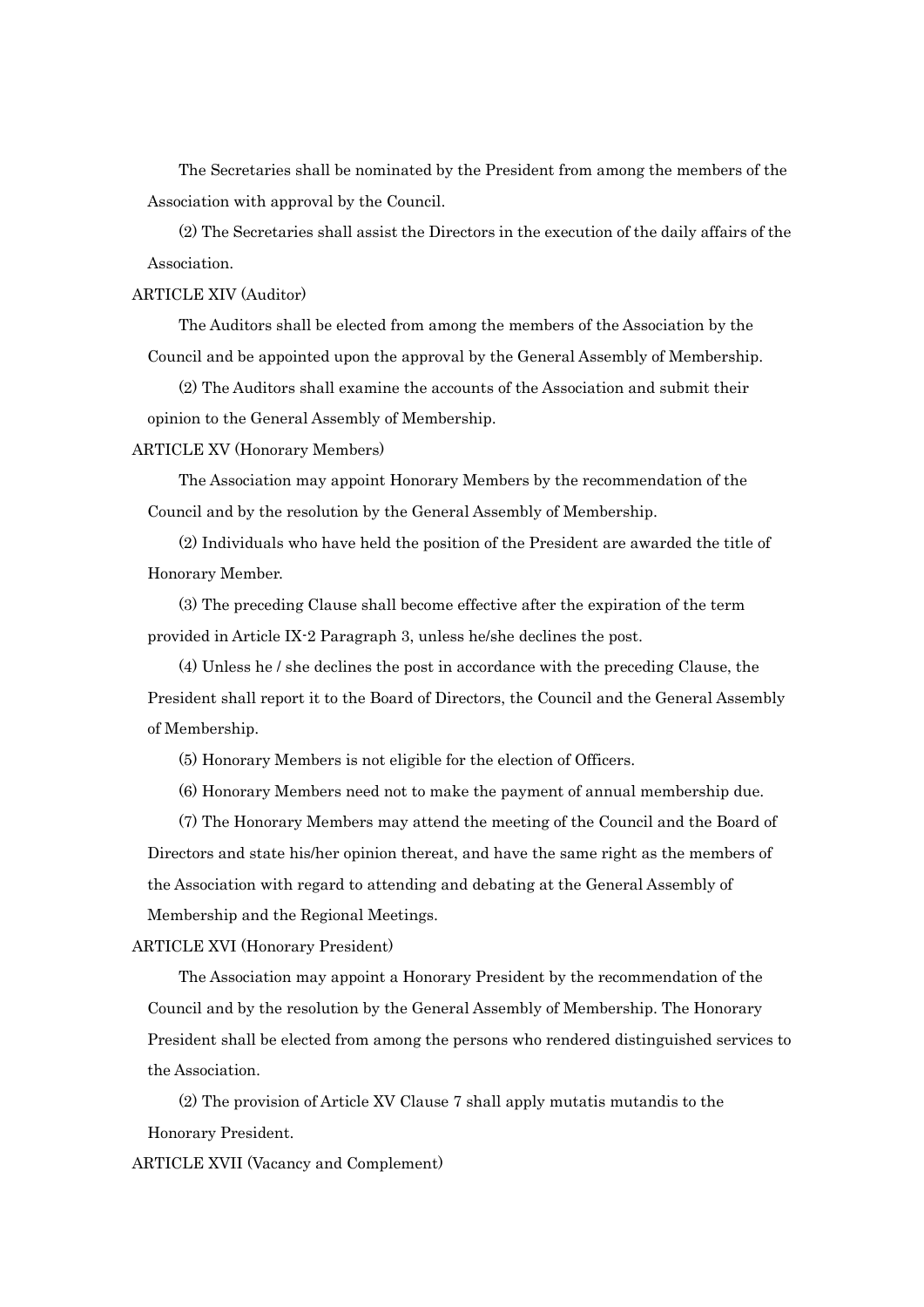Where there is any vacancy among the officers,

- 1 With regard to the Councilor, the vacancy shall not be filled for the term.
- 2 With regard to the Director, the vacancy shall be continued to and filled at the next mneeting of the Council. However, only where the vacancy is one for each electoral division of the Directors, it shall be filled by the runner-up at the most recent election.
- 3 With regard to the President, a Deputy President shall be elected by mutual vote from among the Directors without delay, and the President shall be elected at the next meeting of the General Assembly of Membership.

(2) Where the Director or the President takes over its post, he/she shall be in the office for the remaining period of office of the predecessor. This of the office shall be counted as one (1) term of office for the succeeding Director, but not for the succeeding President.

## ARTICLE XVIII (Time of the Expiration of Office)

The time when the term of office expires shall be the time of the end of the Annual Convention provided in Article III Paragraph 1.

## ARTICLE XVIII-2

The Graduate Student Members who apply under Article V-2 shall not be permitted to vote in the election for the Officers and the members of the Association Award Judging Committee.

ARTICLE XIX (General Assembly of Membership)

The Association shall hold once annually the ordinary meeting of the General Assembly of Membership, the date of the meeting being the same as the Annual Convention provided in Article III Paragraph 1.

(2) The President shall convene the special meeting of the General Assembly of Membership, where the Council deems necessary or where the request is made by two-thirds or more of the members of the Association.

(3) The President shall notify the members of the place, time, agenda and others of the meeting of General Assembly of Membership, prior to convening the meeting.

(4) The Chairman of the General Assembly of Membership shall be elected for each of such meeting.

(5) The Board of Directors shall report on the affairs and accounts of the Association and submit the budget of the succeeding year for its approval at the ordinary meeting of the General Assembly of Membership.